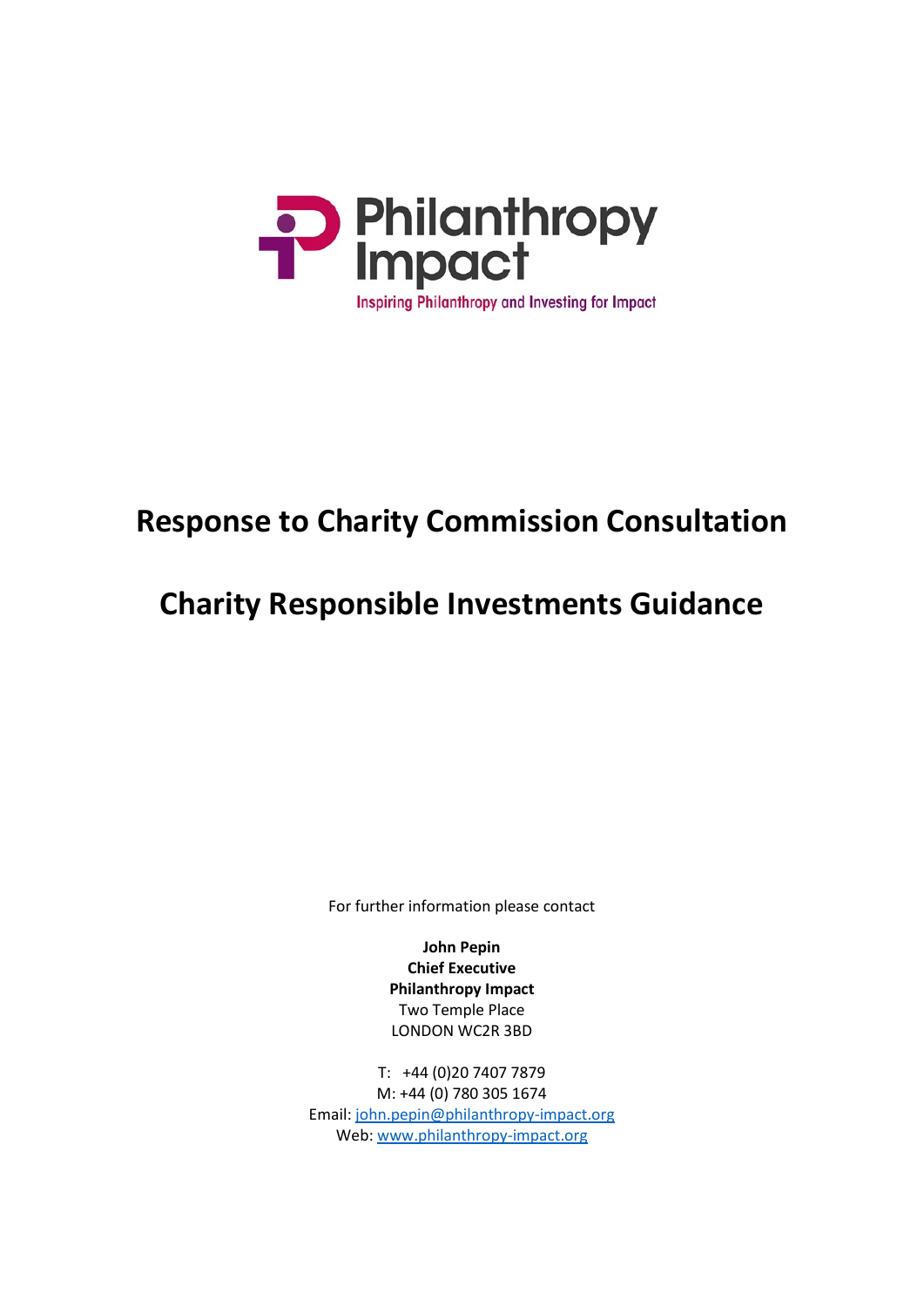The following is Philanthropy Impact's initial response to the Charity Commissions Charity Responsible Investment Guidance.

# **1.0 Philanthropy Impact**

Philanthropy Impact [\(www.philanthropy-impact.org\)](http://www.philanthropy-impact.org/) is a charitable organisation whose mission is to increase philanthropic giving and social investment and to encourage impact/ESG investment – more and better.

We work with professional advisors (private client advisors, wealth management, banking, independent financial advice, tax and legal sectors) to grow and enhance the quality of the support they give to their clients around philanthropy, social investment and impact/ESG investment.

We are a membership organisation for professional advisors as well as individual philanthropists and social investors, impact/ESG investors, trusts and foundations, charities and social enterprises.

We act as a knowledge hub and centre of excellence offering events, specialist knowledge sharing, training, voluntary standards and sector and government liaison.

We represent over 200 members, including professional services firms and individual members, and we have outreach to and multiple contacts with over 11,000 stakeholders.

# **2.0 Initial response to the Consultation**

**As a result of reading this draft guidance, how clear are you about the duties and good practice that apply to decisions about a charity's financial investments, whether or not the charity adopts a responsible investment approach?** 

The duties and good practice that apply to decisions about a charity's financial investments has been spelt out relatively well – taking advice, avoiding conflicts of interest, determining an appropriate return, risk, and time horizon framework, adopting a diversified/balanced portfolio, ability to take a total return approach, and how decisions may depend on whether the trustees are dealing with an expendable or a permanent endowment.

The guidance also talks about the need to regularly monitor investments and the distinction between an advisory/discretionary portfolio.

The general guidance is also clear about whether a charity adopts a responsible investment approach. However, the way the Charity Commission has written the guidance makes it seem that the trustees should only adopt a responsible investment policy if this does not conflict with the aims and values of the charity.

We believe that the guiding principle for trusts and foundations should be that as public benefit entities they have an automatic social responsibility that should be reflected in their investment strategy. Therefore, the burden of evidence should be applied to investment decisions that do not apply a socially responsible filter.

At least, public benefit entities should match the standard set out for companies, as set out in Section 172 of the Companies Act (see 172(1)(d)).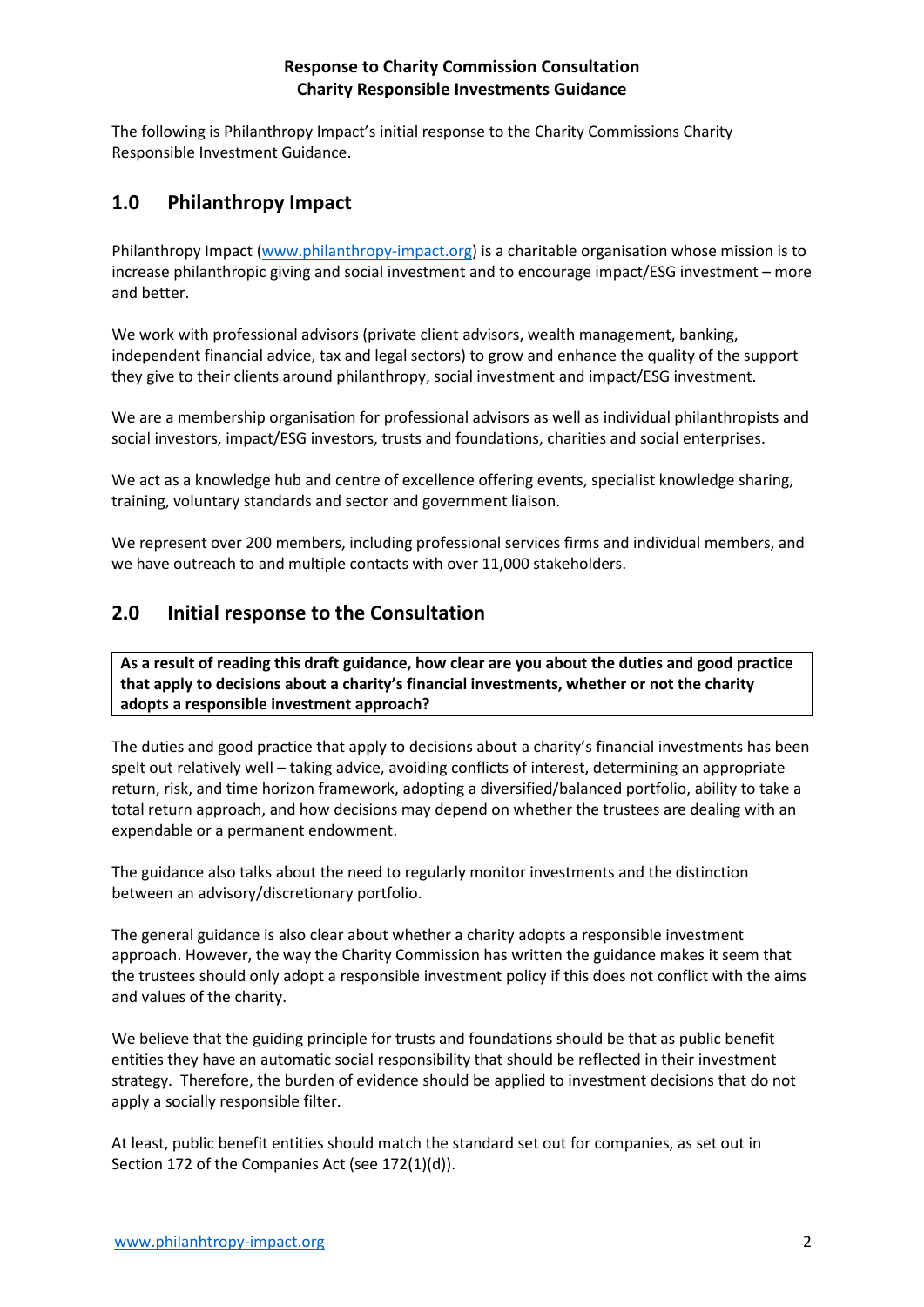#### 172 Duty to promote the success of the company

- (1) A director of a company must act in the way he considers, in good faith, would be most likely to promote the success of the company for the benefit of its members as a whole, and in doing so have regard (amongst other matters) to-
	- $(a)$ the likely consequences of any decision in the long term,
	- (b) the interests of the company's employees,
	- $(c)$ the need to foster the company's business relationships with suppliers, customers and others,
	- (d) the impact of the company's operations on the community and the environment,
	- the desirability of the company maintaining a reputation for high standards of business conduct, and  $(e)$
	- (f) the need to act fairly as between members of the company.

#### **As a result of reading this draft guidance, how clear are you about what a responsible investment approach is?**

The draft guidance does not really explain responsible investing particularly well. It mentions negative screening, positive screening, shareholder activism etc. but only at a headline level and very briefly. There needs to be a proper explanation of what responsible investment means and the interchangeability of terms like SRI, Sustainable Investing; including outlining the benefits of good stewardship - that actually investing in well managed responsible businesses could not only yield better financial results but is also good for the general community (better paid and happier employees, fairer treatment of all stakeholders including employees, customers, suppliers, shareholders etc), better health (no tobacco, alcohol etc), better for the environment and climate change etc, just to name a few.

Additionally, sustainable development goals (SDGs) should be integrated into guidance.

The investment return continuum should be also incorporated into the policy as it helps with understanding the different approaches to sustainable investment.



It is also recommended that the typology of sustainable investments (avoid harm, ESG screened, ESG managed, impact related investments including impact aligned and impact generating) should be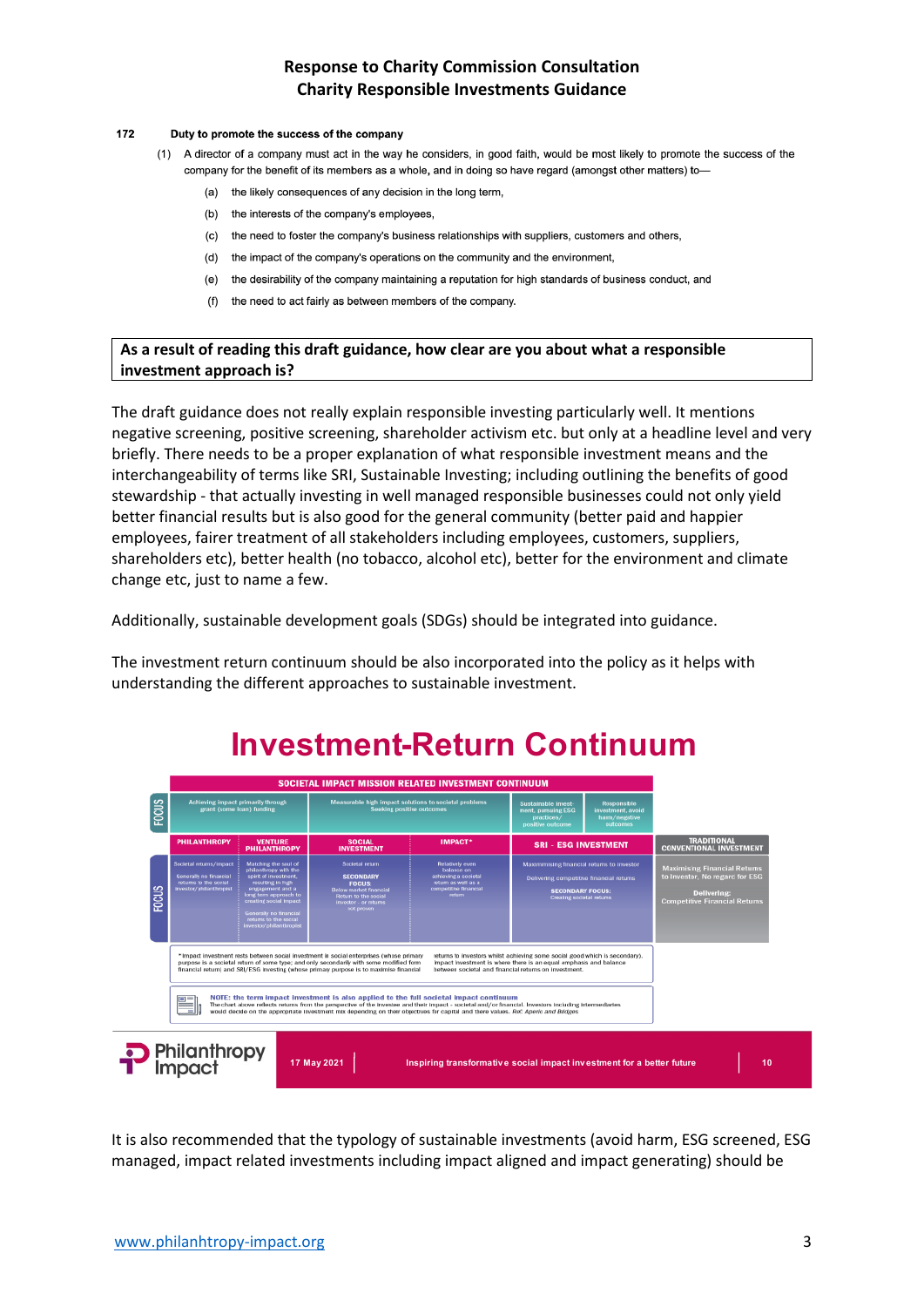included in the guidance along with sustainable investment strategies. We are willing to contribute to the development of these.

#### **Is the phrase 'responsible investment' an appropriate term for the approach to investing in line with a charity's purpose and values?**

An alternative is sustainable investing, but we can see why responsible investing is a more attractive term for the Charity Commission because it more directly correlates to good stewardship and alignment with a charity's purpose and values.

As there are no agreed definitions of the various terms it would be good for the guidance to contain definitions.

**How confident would you be, as a result of reading this draft guidance, that adopting a responsible investment approach is a valid option?** 

The guidelines present responsible investment as a valid option but we are concerned that they also present it as a suboptimal approach to purely focusing on maximising financial returns. Terms like "if it does not conflict with the values and purpose of the charity", "if not adopting one would harm the reputation of the charity" etc. You get this sense of slight sub optimality when you read the more detailed guidance on the investment of assets on behalf of permanent endowments.

Research shows that taking a responsible investment approach does not harm returns. We recommend the removal of "the evidence that it is in the charity's best interest". The guidance would then read "You can take a responsible investment approach even if there is no apparent direct conflict with your charity's charitable purposes"

Alternatively, the Charity Commission could develop template wording that trustees can put into their investment policy statements that shows that responsible investments are in the best interests of the charity. Philanthropy Impact is ready to help with the drafting of this template.

**In the section 'Check if extra rules apply', we say that there are some situations where a responsible investment approach can be taken only if at least one of five tests is met. As a result of reading this draft guidance, how clear are you about when these tests are relevant to the decision to take a responsible investment approach?** 

This goes back to what we have outlined above. When one reads about the five tests it portrays the sense that one only considers responsible investment if one or more of the five tests apply to your charity. This approach is very different to saying you really must seriously consider taking a responsible investment approach because it could be better for your reputation, because it may yield higher returns etc i.e. more positive as opposed to negative considerations in the way the Charity Commission presents the five tests.

#### **Do you have any other comments to make on the draft guidance?**

It is good that the Charity Commission is taking responsible investment seriously and making trustees think harder about this area. However, we believe that every charity should invest responsibly.